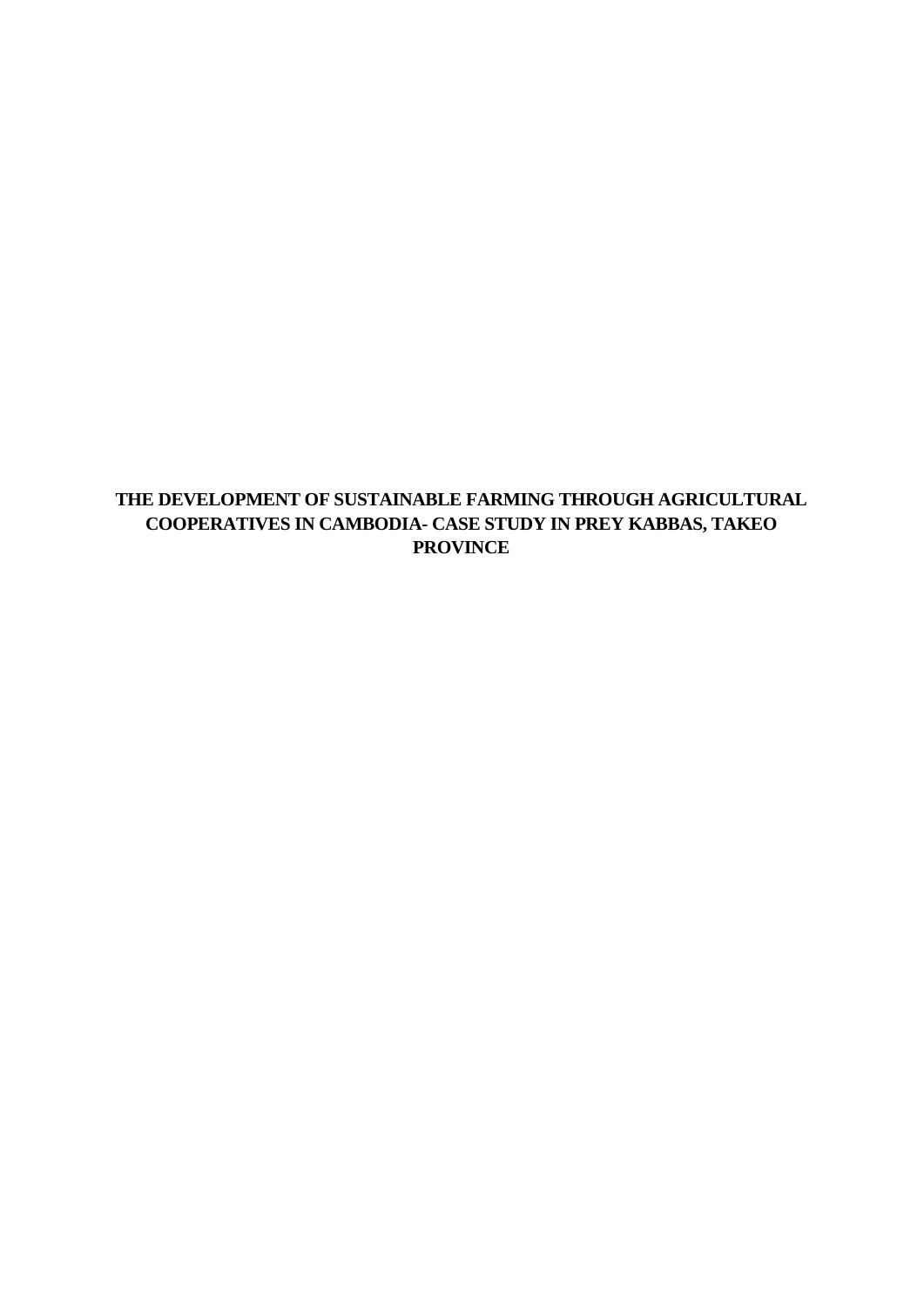# **THE DEVELOPMENT OF SUSTAINABLE FARMING THROUGH AGRICULTURAL COOPERATIVES IN CAMBODIA- CASE STUDY IN PREY KABBAS, TAKEO PROVINCE**

### **Bunthan Sereiroth\* and Yamada Ryuichi**

Department of International Agricultural Development, Faculty of International Agriculture and Food Studies, Tokyo University of Agriculture, Tokyo, Japan \* Corresponding author: bunthan.sereiroth@yahoo.com

### **ABSTRACT**

 One of Cambodia's major agricultural problems is the improper and excessive use of agrochemicals. The heavy use of the chemical has contributed to soil and water supplies degradation, and significantly damaged the ecosystems. It is recommended from the World Bank Report (2015) to strengthen sustainable agriculture in Cambodia for future agricultural growth. This study aims to determine the contribution of agricultural cooperative to promote sustainable rice farming and the development challenges of agricultural cooperatives. This study is based on the survey conducted in Prey Kabbas District, Takeo province, in July 2019. Mixed methodology was employed, and three agricultural cooperatives that supported sustainable farming were selected. A total of 140 farmers were randomly selected and interviewed using a semi-structured interview-based. This study found that most of the selected agricultural cooperatives are adopting sustainable rice farming by using high resistance variety and utilizing at least fifty percent of natural materials in the field. Three factors provided by agricultural cooperatives include financial support, social capital, and technical support have facilitated farmers to practice sustainable farming. However, some significant challenges hindered the operation of agricultural cooperatives. All key stakeholders must strengthen agricultural cooperatives to improve rural livelihood and promote sustainable agriculture for future agricultural growth.

### *Keywords: Agricultural cooperatives, Cambodia, challenges, development, sustainable agriculture*

### **INTRODUCTION**

 Cambodia has experienced rapid growth of the agriculture sector and, accordingly, a profound transformation of the rural society, from traditional subsistence to commercial agriculture. While intensification occurs chaotically in some regions with a recent boost in fertilizer use and a slow but steady rise in food production, their production system depends on outdated technologies coupled with lack of capital, market information, infrastructure, and high production cost. Most Cambodian farmers use agriculture to meet their daily consumption needs and cultivate almost exclusively rice using traditional farming practices (Diepart 2010; Srean et al. 2018). Small and variable (depending on seasonal weather conditions) productions make farmers extremely vulnerable economically (Ministry of Planning, 2013). Besides, Cambodia is also considered one of the countries in Southeast Asia that are positively affected by climate change. From the enormous floods in 2011 to the prolonged droughts in 2019, Cambodian farmers have increasingly exposed to the adverse effects of climate-related risks, both in crop growth and pest and disease outbreak.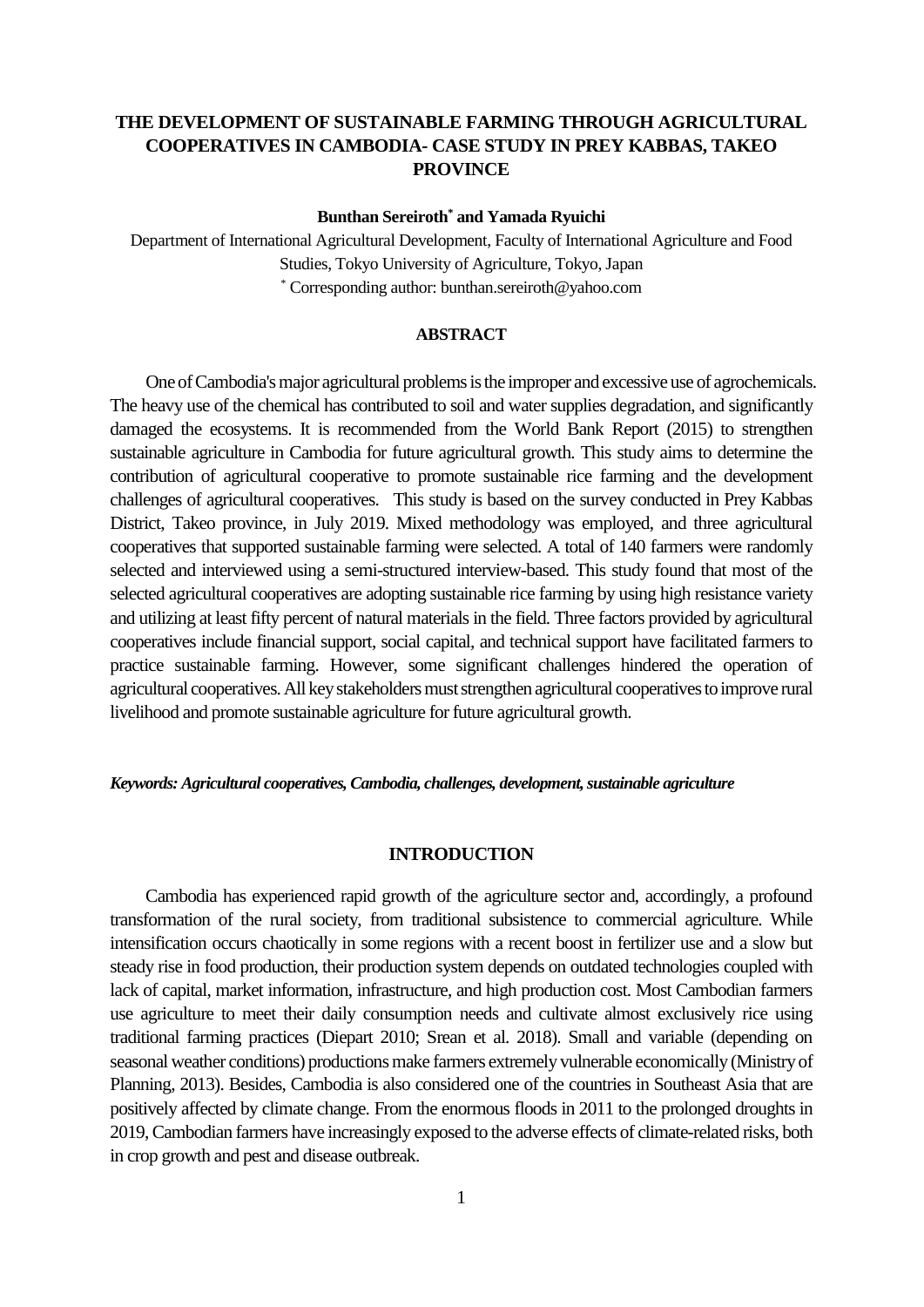Increasing awareness of the negative environmental and farming impacts of conventional farming has led to a drive for more sustainable farming systems. A variety of scientific studies on sustainable farming techniques such as Integrated Pest Management (IPM), Farmer Field Schools (FFS), and, more recently, low-input farming systems such as the Rice Intensification System (SRI) are ongoing in Cambodia (Alice B., 2008). Organic farming has expanded across Cambodia since the late 1990s, and now there are many organizations supporting organics, including non-governmental organizations (NGOs), international donation agencies, private businesses, and government offices. The Royal Government of Cambodia has also established organic farming as a priority sector (UNESCAP, 2002), to achieve food stability, diversify rural livelihoods, and gain access to value-added markets. To ensure Cambodian agriculture's future growth, it is essential to strengthening sustainable farming (World Bank, 2015).

 Even though the sustainable farming system such as organic farming has the potential for targeting niche markets and creating high farming incomes, it is reported that little of Cambodian farm household chose to practice this system. One way to develop sustainable farming is to promote through agricultural cooperatives, facilitating members both financially and socially. This study aims to determine agricultural cooperatives' contributions to promote sustainable farming and its challenges, based on interviews with ACs members. It also aims to identify the differences in socio-economic characteristics between members of agricultural cooperatives and non-members as well as the differences in costs and returns.

# **MATERIALS AND METHODS**

 This study is conducted in Prey Kabbas District, Takeo province. Takeo province is known as one of the most significant rice-producing areas in Cambodia and eighty-three percent of the population engaged in agricultural sector as reported in district department of agricultural in Prey Kabbas, 2018. Consequently, this area is regarded as low diversification in farming systems, and it is easy to prone to natural disasters such as drought and flood every year. With such a poor farming condition, farmers are suggested to implement agricultural methods that are more resistant to floods and reduce agrochemicals to mitigate the environmental crisis.

 This study employed both primary and secondary data. Three Agricultural cooperatives that promoted sustainable farming in the study area were selected: Reaksmey RongReung Agricultural Cooperative (RR AC), Chomnoum Chomreun Phal Agricultural Cooperative (CC AC), and Sdok Sdom Agricultural Cooperative (CC AC). A total of 140 farmers contained 30 ACs members from each agricultural cooperatives, and 50 non-members were randomly selected and interviewed using a semi-structured interview. Qualitative data were also derived from agricultural cooperatives, department of agricultural, fisheries, and forestry offices in Prey Kabas District and Takeo province, online journals, reports, and other sources.

 This study utilized a mixed-method, combination of qualitative and quantitative analysis. The mixed-method selected to serve the objective, which aimed to understand agricultural cooperatives' efforts to promote sustainable farming techniques.

# **RESULT AND DISCUSSION**

# **Structure of Studied Agricultural Cooperatives**

Under the current Royal Government policy, all three agricultural cooperatives have truly embraced the sustainable farming movement and have started their business with the same initial services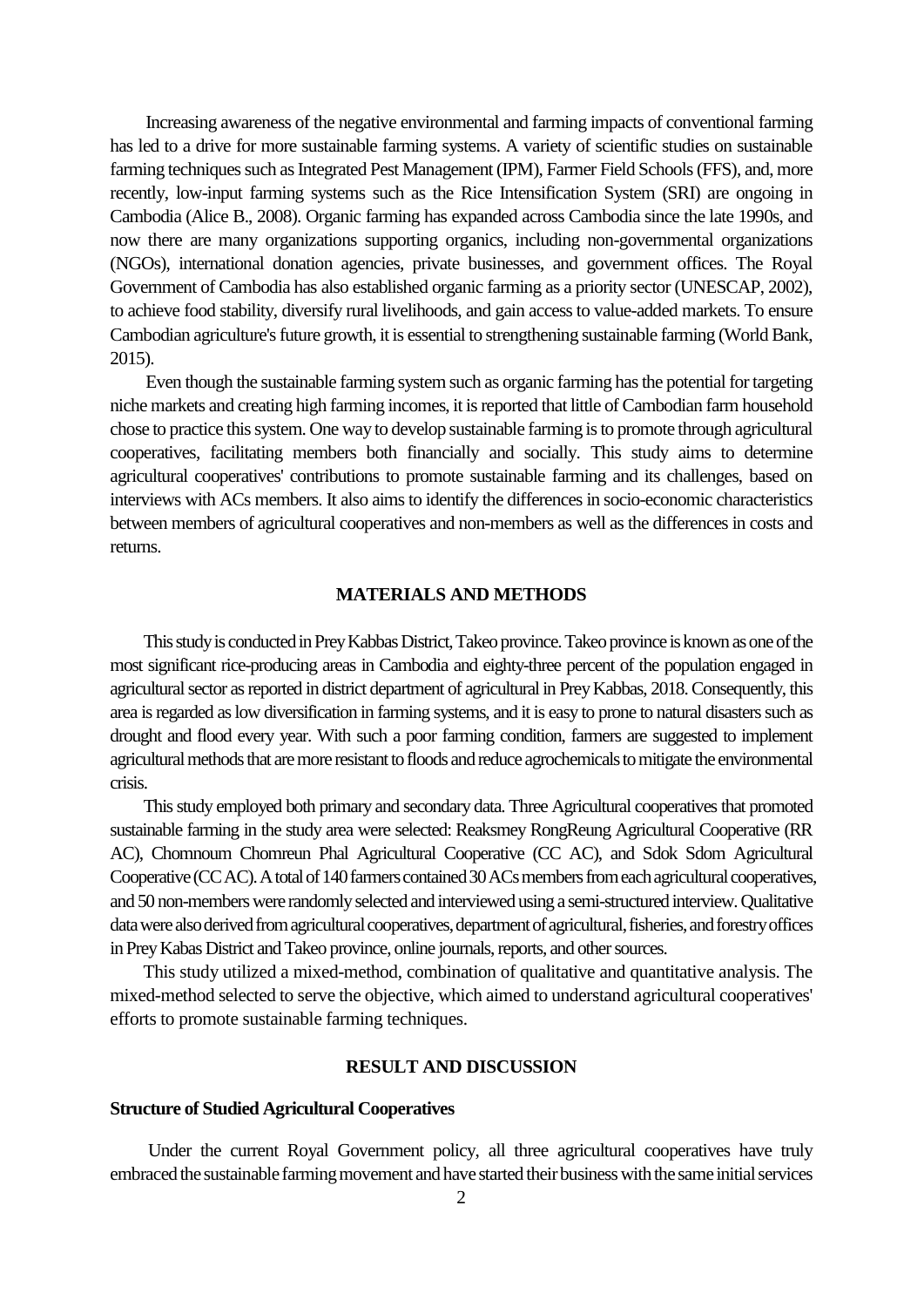that provide farm members with credit, high resistance seeds, and natural fertilizers. New emerging businesses were found in the SS AC and CC AC. According to Table 1, CC AC offered additional marketing to its members by buying crops from them and selling to middle-men or exporting to neighboring countries, such as Vietnam. At the same time, SS AC also provided additional services to its members by purchasing paddy, offering dry and milling facilities, producing organic rice wine and animal feeds, and selling their organic goods to five natural stores in Phnom Penh. These existing and new businesses have benefited farm membersin many ways, incredibly motivating them to utilize more natural-based agricultural inputs than agrochemical products.

|                             | <b>RRAC</b>             | CC AC                                  | SS AC                                                                               |
|-----------------------------|-------------------------|----------------------------------------|-------------------------------------------------------------------------------------|
| Establishment years (years) | 2014                    | 2013                                   | 2013                                                                                |
| Initital members (members)  | 131                     | 12                                     | 61                                                                                  |
| Current members (members)   | 145                     | 70                                     | 265                                                                                 |
| Current capital (USD)       | 12,500                  | 36,000                                 | 650,000                                                                             |
| Initial members fee (USD)   | $\bf{0}$                | $\bf{0}$                               | $\bf{0}$                                                                            |
| Share (USD/share)           | 25                      | 25                                     | 25                                                                                  |
| <b>Businesses</b>           | Credit and input supply | Credit, input supply,<br>and marketing | Credit, input supply,<br>marketing, drying paddy,<br>milled rice, and<br>processing |

| Table 1. General profile of study agricultural cooperatives |  |  |  |  |
|-------------------------------------------------------------|--|--|--|--|
|-------------------------------------------------------------|--|--|--|--|

Source: Field Survey, 2019

# **Socio-economic characteristics of study farmers**

 The basic characteristics of the interviewed farmers are presented in Table 2. Table 2 showed that the age and farming backgrounds of ACs members and non-members were not substantially different. The result also showed no major different between members and non-members in terms of planted land; however, it is reported that members of ACs have marginally greater family members than nonmembers. Having extended family members, but small planted land would likely low in hired labor costs in farm operations. Besides, ACs members were likely to obtain higher education and owned more cattle than non-members. This suggested that it is easier for ACs members to adopt sustainable farming than non-members. Overall, the socio-economic characteristics between ACs members and nonmembers shared quite a similar background. Therefore, the changes in their agricultural output and income enhancement could be attributed to the memberships of the agricultural cooperative.

| Table 2. Socio-economic characteristics of each study AC members |  |  |
|------------------------------------------------------------------|--|--|
|------------------------------------------------------------------|--|--|

|                                         | AC members | Non-members | $T-test(t stat)$ |   |
|-----------------------------------------|------------|-------------|------------------|---|
| Numbers of households (HH)              | 90         | 50          |                  |   |
| Average family size (person)            | 4.63       | 3.89        | 2.90             | * |
| Average age (years old)                 | 51.24      | 49.89       | 0.48             |   |
| Years of education (years)              | 7.87       | 6.58        | 2.11             | ∗ |
| Years of farming experience (years)     | 31.13      | 28.42       | 0.97             |   |
| Average planted area per HH (ha)        | 1.01       | 1.05        | $-0.12$          |   |
| Average numbers of owned cattle (heads) | 1.3        | 0.64        | 2.42             | ∗ |
| Average off-farm income (USD/month)     | 113.75     | 71.15       | 1.15             |   |
| Source: Field survey, 2019              |            |             | * $pc.05$        |   |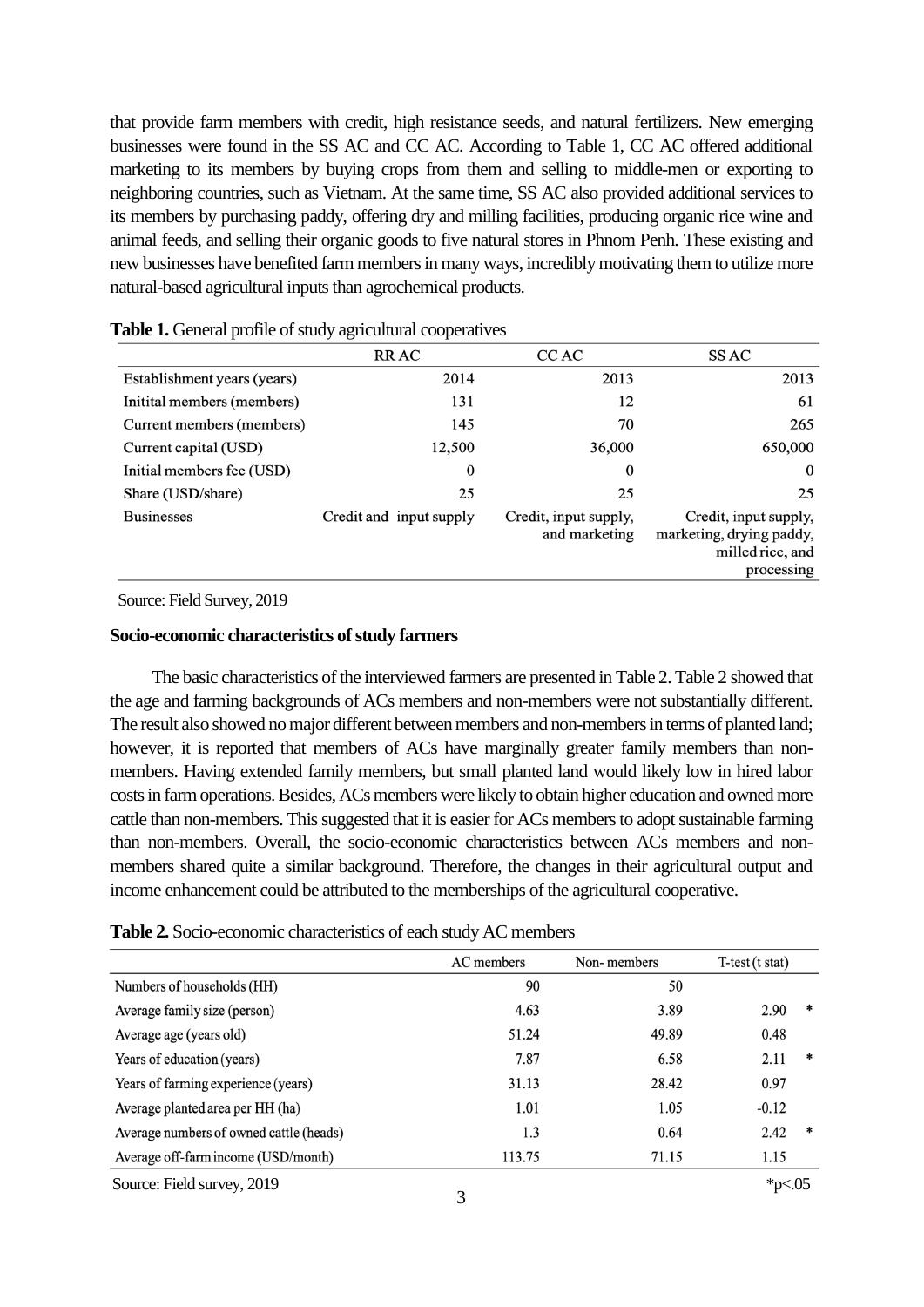# Contributions of Agricultural Cooperatives to promote sustainable farming to members

 Three key factors that agricultural cooperatives used to promote sustainable farming were financial support, technical support, and social capital. The distribution of opinions and benefits obtained by the respondents is explained mainly in the descriptive analysis.

# **Financial support**

 Lack of capital has been a significant challenge for farm households in the study area (Bunthan and Yamada, 2019). Two main financial advantages given to members from the agricultural cooperatives were observed.

# **Advantage to credit**

 It is observed that members of ACs have better access to credit than non-members (Table 3). Credit service in agricultural cooperatives offered loans for members who wish to purchase natural farm inputs from the cooperatives without any interest rate. ACs members might also have access to loans with low interest rates and no collateral required for other agricultural purposes, given that the majority of Cambodian farmers live on land without official title. However, the amount of loansthat farmers able to take was still minimal following the performance of each agricultural cooperative (less than 250USD). Although access to loan services from agricultural cooperatives is illegal for non-members, some of them are still able to get this service. Due to high-interest rates, no official land title, and uncertainly on farm output and price, non-members had difficulty accessing loans and payback. Although access to input supply stores did not require any collaterals, however, there was no timely payment, so non-members needed to sell their products as soon as they harvest with low prices to pay back in time. Theoretical and conventional reasoning, it is said that higher access to credit will result in higher agricultural output (Francis O. et al., 2019 and Sothorn K., 2020).

| Type of Credit        |           | Members $(n=90)$ Non-Members $(n=50)$ |
|-----------------------|-----------|---------------------------------------|
| Formal*               | 90 (100%) | 23(46%)                               |
| $\bullet$ Banks       | 2(2%)     | 2(9%)                                 |
| $\bullet$ MFIs        | 8(9%)     | 9(39%)                                |
| • Cooperatives        | 80 (89%)  | 12 (52%)                              |
| Informal              | 0         | 27(54%)                               |
| • Relatives/Neighbors | 0         | 2(7%)                                 |
| • Input Supply Stores | 0         | 25 (93%)                              |

 **Table 3.** Percentage of ACs members and non-members accessed to credit

Source: Field survey, 2019

Note: \* The loan interest rate of Banks and MFIs is around 1.5% - 1.8% monthly, while agricultural cooperatives are from 1% - 1.3% monthly.

# **Advantage to natural farm inputs**

 High cost and unavailable natural materials have been identified as the significant constraints in adopting sustainable farming in the study area (Bunthan and Yamada, 2019). To promote this practice, ACs have provided natural fertilizer, natural bio-liquid fertilizer, and high resistant seed to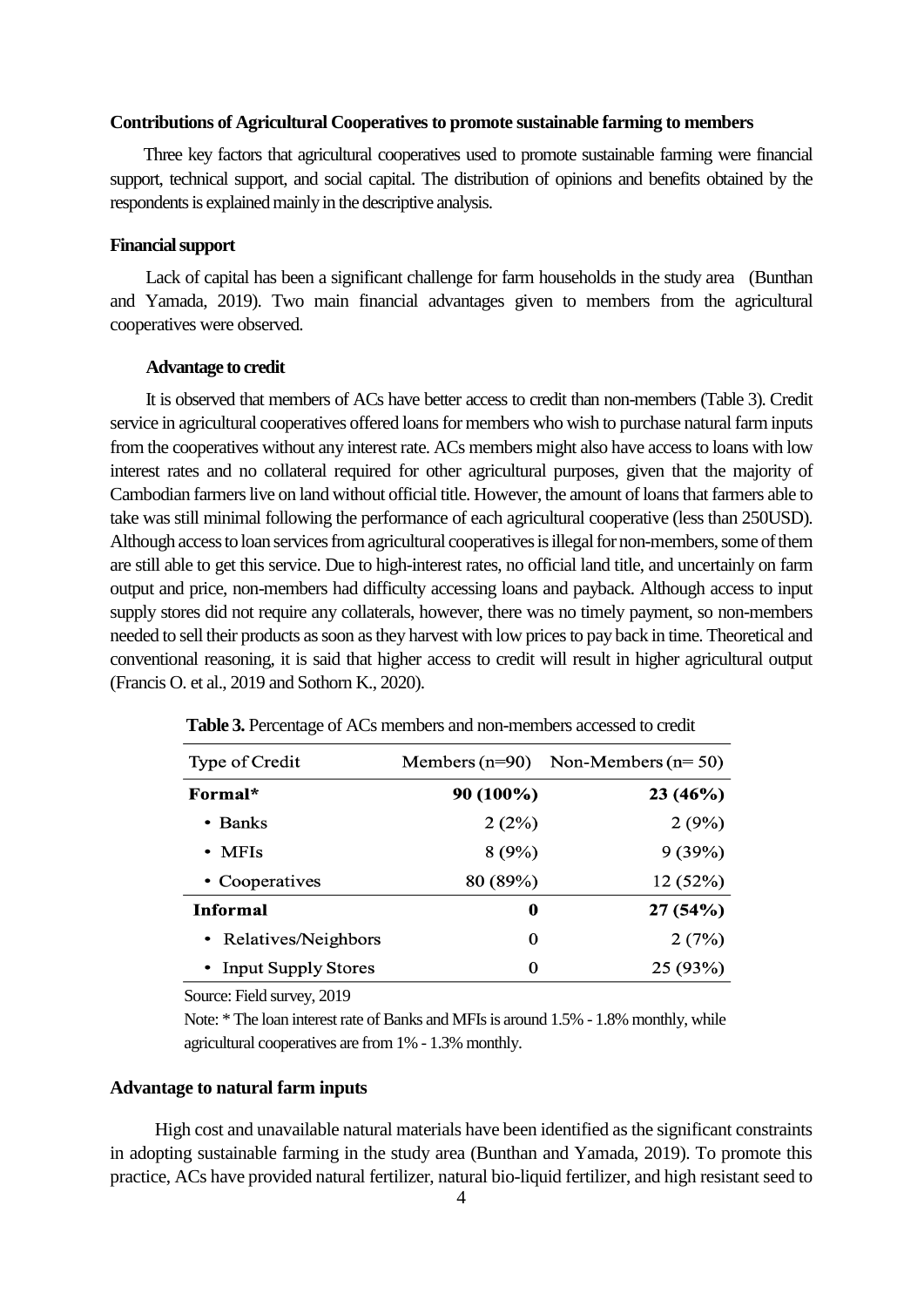members at a lower price than the chemical ones under the Boosting Food Production Program of the Royal Government of Cambodia. As shown in table 4, ACs members found to spent a lot less on fertilizer compare to non-members. ACs also have supported farmers to produce aromatic rice variety with high resistance to pests and floods in order to cut down on the unnecessary usage of agrochemical products. 0.25 USD per kg is given to seed producers, and an agreement between seed producer and agricultural cooperatives is set to sell seed with a quality guarantee at a price of 0.40 USD per kg. Seed usually costs 0.65 USD per kg; with this program, it is sold to ACs members; only 0.45 USD per kg. Within 0.45 USD per kg, 0.05 USD per kg profit goes to agricultural cooperatives. Besides, study cooperatives also collaborated with other private fertilizer companies to stock up the natural fertilizers for their members without any additional transaction cost.

The paid material cost of non-members found to be significantly higher compared to ACs members (Table 4). Paid material costs were the ones that directly affected the farmers' financial conditions. The high paid material cost could disrupt farm production activities and put farmers in debt. This suggested that agricultural cooperatives had played a massive role in encouraging farmers to pursue a sustainable farming system and minimize their farm operation cost while conserving the environment.

| Item                                                      | AC members |                                         | Non-members |                                         | T-test (T-stat)     |  |
|-----------------------------------------------------------|------------|-----------------------------------------|-------------|-----------------------------------------|---------------------|--|
|                                                           |            | Share of total<br>material cost $(\% )$ |             | Share of total<br>material cost $(\% )$ |                     |  |
| Number of HH (HH)                                         | 90         |                                         | 50          |                                         |                     |  |
| Paid purchased seed (USD/ha)                              | 4.22       |                                         | 11.83       | 5                                       | 1.62                |  |
| Imputed cost of keeping seed (USD/ha) <sup>(1)</sup>      | 36.02      | 21                                      | 70.13       | 32                                      | $-4.06$ *           |  |
| Chemical fertilizer (USD/ha)                              | 32.02      | 18                                      | 53.19       | 24                                      | $-2.77$ *           |  |
| Paid organic fertilizer (USD/ha)                          | 40.33      | 23                                      | 8.41        | 4                                       | $2.86$ *            |  |
| Imputed cost of organic fertilizer(USD/ha) <sup>(1)</sup> | 15.08      | 9                                       | 10.74       |                                         | 0.90                |  |
| Pesticide (USD/ha)                                        | 7.68       | 4                                       | 18.12       | 8                                       | $-2.79$ *           |  |
| Weedicide (USD/ha)                                        | 10.50      | 6                                       | 21.97       | 10                                      | $-3.95$ *           |  |
| Diesel (USD/ha)                                           | 24.54      | 14                                      | 21.31       | 10                                      | 0.76                |  |
| Water charge (USD/ha)                                     | 2.93       | 2                                       | 4.81        | $\overline{2}$                          | $-0.54$             |  |
| Paid material cost $(USD/ha)^{(2)}$                       | 121.59     | 70                                      | 139.79      | 63                                      | $-1.33**$           |  |
| Total material cost $(USD/ha)^{(3)}$                      | 173.30     | <i>100</i>                              | 220.51      | <i>100</i>                              | $-3.77$ *           |  |
| Source: Field survey, 2019                                |            |                                         |             |                                         | *p<.05, **p $<$ .01 |  |

**Table 4.** Costs of farm inputs between AC members and Non-members

Note: <sup>(1)</sup> Imputed cost referred to the non-cash cost of items that farmers did not use their actual cash to purchase.

**(2)**Paid material cost is calculated by summing up all cash expenses of agricultural inputs.

 **(3)**Total material cost is obtained by adding up all the cost of agricultural inputs both cash and non-cash expenses.

### **Technical Supports**

 Training and demonstrations from ACs board members played an essential role in educating and spreading sustainable farming techniques to members. As shown in table 5, the percentage of training participation between ACs members and non-members was significantly different. Educating members with practical information is always the main goal of studied agricultural cooperatives, so this would explain why ACs members have more opportunities to join training more frequently than non-members.

 ACs members are reported to comprehend in livestock management and the harmfulness of using chemical product techniques better than non-members. ACs members are seen to use more natural fertilizers (animal waste, manure, and natural fertilizer) in their farm operation. In terms of pest control, members were seen not to apply insecticides much as they chose seed variety with high resistance to pests. Besides, some pest management techniques were found among ACs members by mixing cooking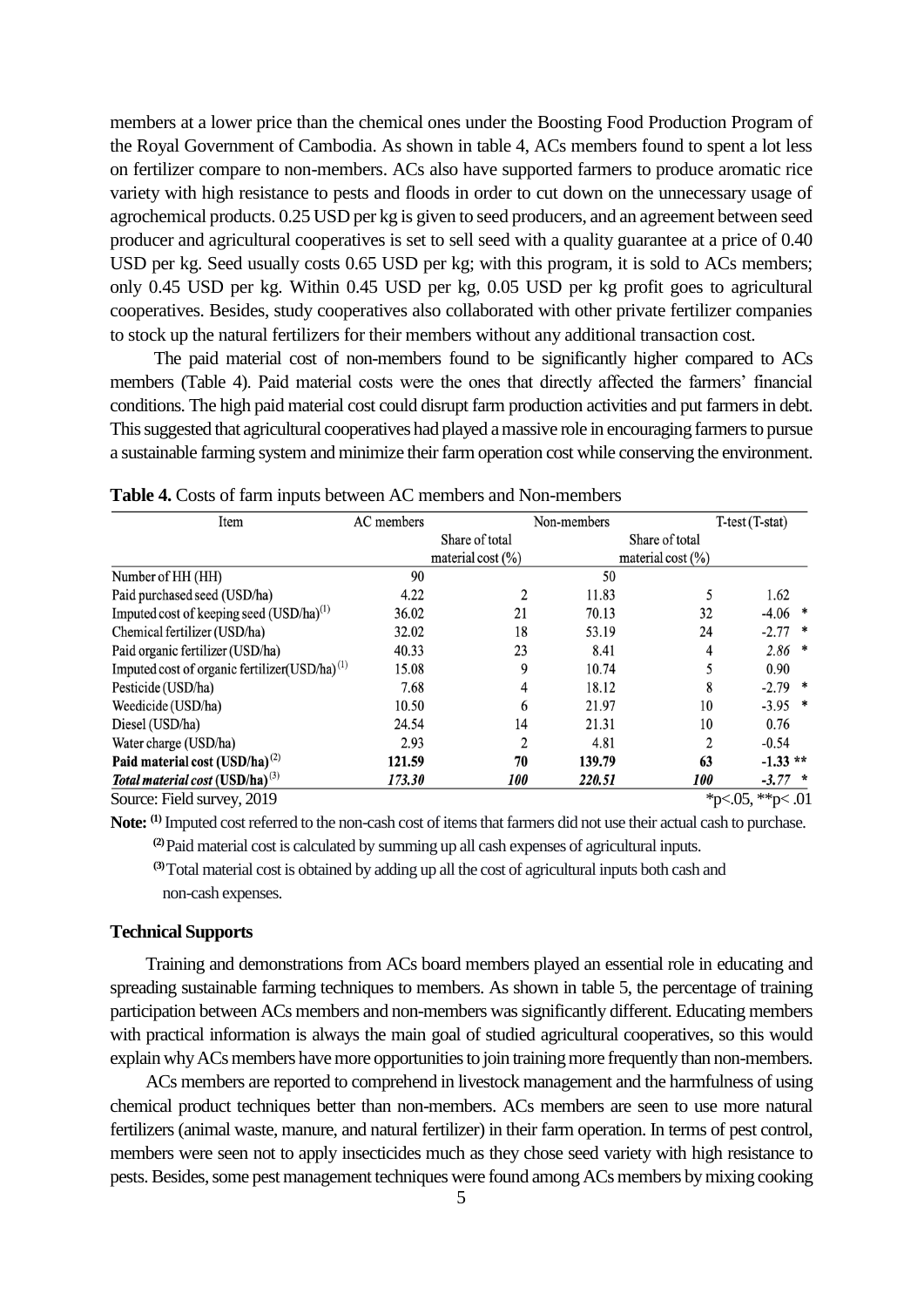oil with detergent to spray on the pests directly, and some tended to plant herbs around their field to frighten the insect away. Non-members, on the other hand, depended almost solely on insecticide applications.

| <b>Training Subject</b>               | <b>Detailed Contents</b>                                                          | <b>AC</b> Members<br>$(\%)$ | Non AC members<br>$(\%)$ |
|---------------------------------------|-----------------------------------------------------------------------------------|-----------------------------|--------------------------|
| Soil Managment                        | Conservation tillage<br>Mulches, cover crops                                      | 43                          | $\Omega$                 |
|                                       | Compost making                                                                    | 60                          | 32                       |
| Pest, weed, and<br>disease management | Selection of high resistant seed<br><b>IPM</b><br>Intercropping and crop rotation | 63                          | 30                       |
| Livestock<br>management               | Animal vaccination, feeds and<br>cage or pen                                      | 23                          | 6                        |
| Safety use of<br>agrochemical         | Hazardous and proper use of<br>agrochemcials                                      | 76                          | 15                       |

**Table 5.** The training that ACs members and non-members have attended

Source: Field survey, 2019

#### **Social Capital**  $\ddot{\phantom{0}}$  . .

The relationships provided by the agricultural cooperatives in the study area have assisted farm members to receive better benefits from various key stakeholders and supported them to adopt sustainable farming. Almost all of ACs members have attested that without being part of the agricultural cooperative, they could not have begun practicing sustainable farming, nor could they receive such benefits. Two kinds of relationships were found within ACs: direct relationship and indirect relationship.

With respect to the direct relationship, AC members and local authorities' relationship was identified. It is found that ACs board members work closely with local authorities to build their farm members' capacity and strengthen their organization. Both authorities and ACs board members always cooperate with each other in order to bring new programs, subsidies, and training from both public and private agencies to farm members. This good relationship with local authorities would improve their food security, knowledge development, and financial support in the study area. Non-members, on the other hand, did not have many opportunities to engage closely with the local authority. They tended to work as individuals and seek information through their friends and neighbors who have been undergone training before.

The indirect relationship between ACs farmers and consumers also existed. Source of the market is very important to farmers especially to sustainable rice farmers. Marketing officers of agricultural cooperatives directly transported their natural goods to the contract stores monthly, and they always report their obtaining information back to their members such as consumers preference, feedback, and market price to members in monthly meetings. Beside sharing updated information, members are asked to update their farming performances, share their concerns, and help each other to strategize their future farming plan as well. Although, ACs members share the same information monthly, only those who produce organically can receive better price negotiation and avoid the fluctuating price by local middlemen.

These direct and indirect relationships have helped ACs member to build better social capital, obtain more accurate information and better negotiate with market price than non-members. At the same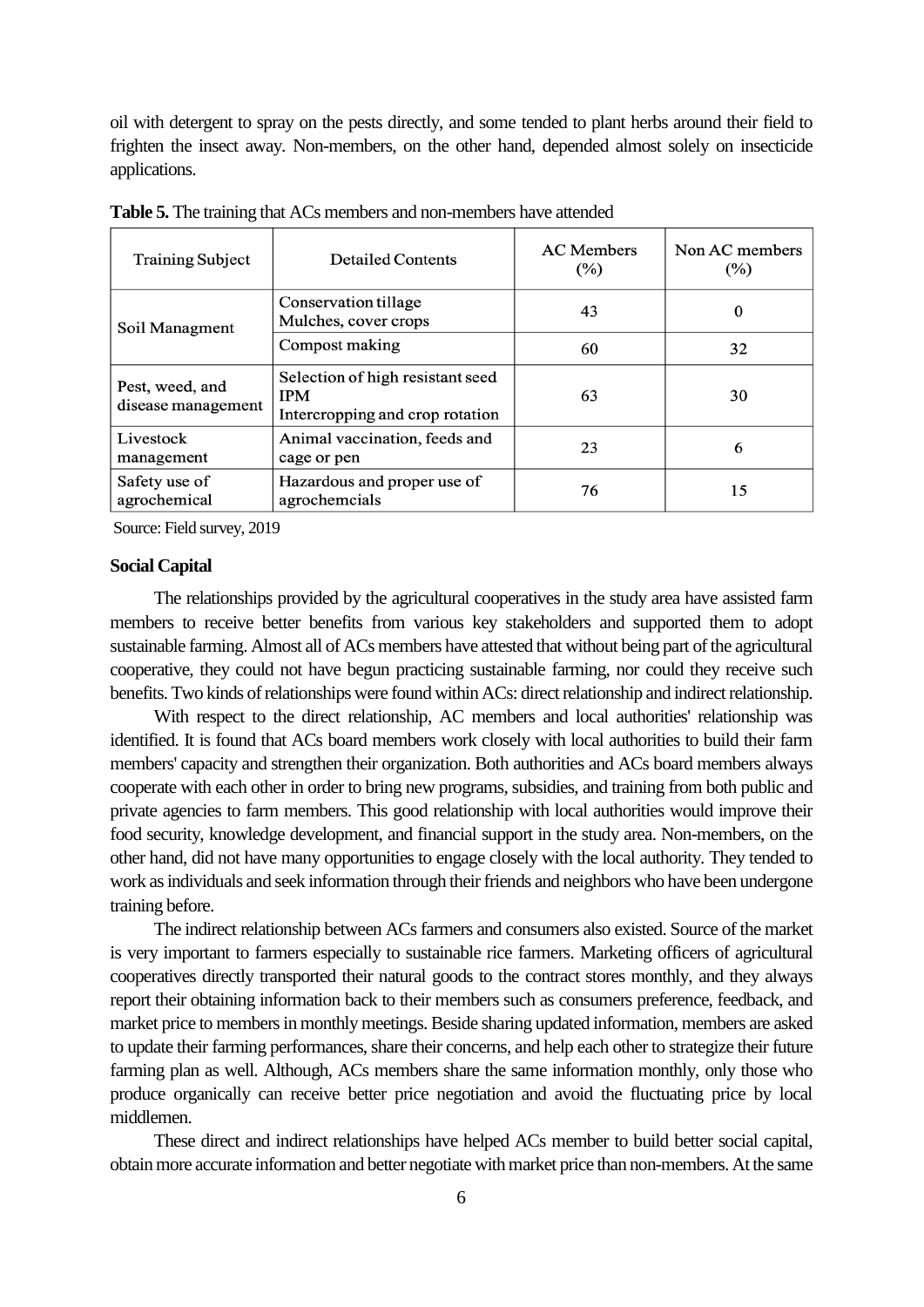time, these also help to promote sustainable farming by providing additional marketing sources to members as well

### **Economic returns between ACs member and Non-members**

 Rice farming is used to observe the disparities in costs and returns between members and non-members of agricultural cooperatives, as it is mainly produced in the study area (Table 6). Concerning the economic returns, this study examined indicators such as gross revenue, gross margin and net profit of each group's rice farming. Gross revenue was calculated by multiplying paddy yield with paddy price. Gross margin was obtained by deducting gross revenue deducting intermediate inputs and hired labor, and net profit was calculated by deducting costs of family labor, costs of owned land, and depreciation cost from gross margin. In addition, T-test analysis with twosampled assuming unequal variances was applied in this study as well.

 As shown in table 6, the rice production of ACs members was significantly more profitable than non-members in terms of gross margin, which not included non-cash costs. Although there was no significant difference in yield productivity per hectare between these two groups, the total cash expense of non-members was substantially higher than members. In terms of net profit, it is found that there was no significant difference between the two. In this specific study area, farmers both members and non-members, rather than raising livestock and obtaining animal manure by themselves, were more favorable to purchase cattle manures or processed natural fertilizers instead. Also, ACs members, particularly organic rice farmers, tended to employ workforce labors over machines. They were afraid to mix their paddies with others if they use the same machine rental service such as combine harvesters and some machines like planting machine are not available yet. This resulted in higher labor cost. Overall, in the same farmland unit, with the aids of agricultural cooperatives, members would ensure greater profit than non-members if they could approach a more integrated farming system.

| Variables                     | AC members | Non-members | T-test (T-stat) |        |
|-------------------------------|------------|-------------|-----------------|--------|
| Number of HH (HH)             | 90         | 50          |                 |        |
| Paddy yield (ton/ha)          | 3.73       | 3.58        | 0.63            |        |
| Paddy price (USD/ton)         | 293.31     | 275.51      | 1.38            | **     |
| Paid material cost (USD/ha)   | 121.59     | 139.786     | $-1.33$         | $***$  |
| Total material cost (USD/ha)  | 172.69     | 220.65      | $-3.77$         | $\ast$ |
| Total labor cost (USD/ha)     | 249.78     | 161.69      | 2.83            | $\ast$ |
| Total Job commission (USD/ha) | 145.30     | 178.97      | $-2.28$         | $\ast$ |
| Cash land rent (USD/ha)       | 6.77       | 0           | 1.79            | $\ast$ |
| Owned land rent (USD/ha)      | 72.25      | 72.25       |                 |        |
| Depreciation cost (USD/ha)    | 91.35      | 33.05       | 2.04            | $\ast$ |
| Total cash expense (USD/ha)   | 301.03     | 332.37      | $-1.55$         | $**$   |
| Total expense (USD/ha)        | 738.14     | 667.08      | 1.74            | $**$   |
| Gross revenue (USD/ha)        | 1094.05    | 977.33.     | 2.10            | $\ast$ |
| Gross margin (USD/ha)         | 754.99     | 599.93      | 2.56            | $\ast$ |
| <b>Net profit (USD/ha)</b>    | 431.07     | 431.58      | $-0.01$         |        |

 **Table 6.** Costs and returns of rice farming categorized by ACs members and non-members

Source: Field Survey, 2019  $p \leq 0.05$ ,  $\frac{1}{2}p \leq 0.05$ ,  $\frac{1}{2}p \leq 0.01$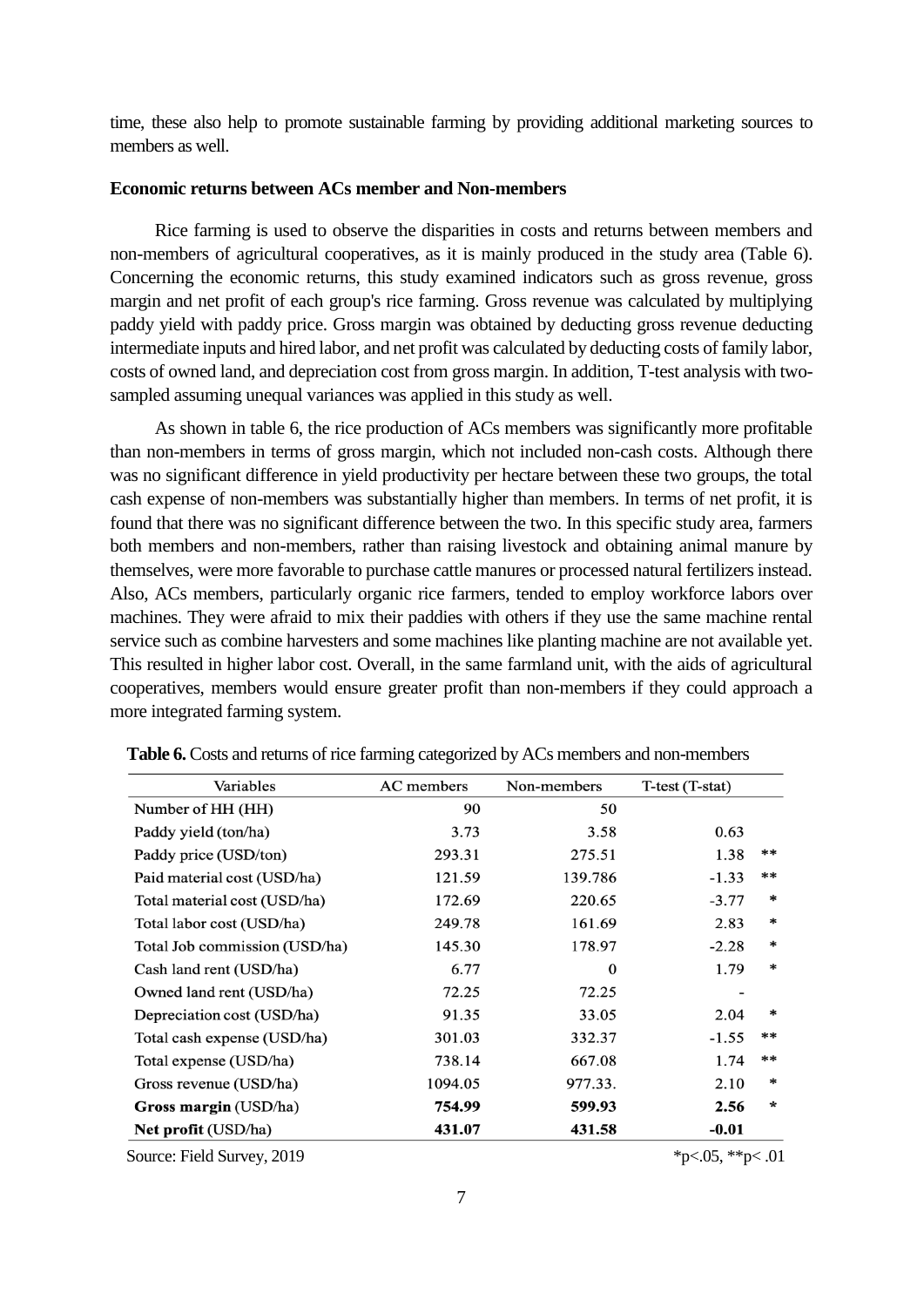# **Challenges of Agricultural Cooperatives**

Despite mentioned benefits that ACs have provided to their members, still, numbers of challenges have restrained their performances and hindered their ability to meet members' needs. Some of those significant challenges are explained in detailed below (Table 7).

# **a. Shortage of capital and credit facilities**

 Although members reported being pretty satisfied with the access to credit; however, more than 80 percent of them wished to access to bigger loan than what ACs endows currently (Table 7). ACs leaders claimed that the key reason for establishing the cooperative was to mobilize the saving of money to invest in their cooperatives' operations. Still, the capital savings of the cooperatives did not satisfy the needs of their members. In most cases, farmers could only borrow up to \$250 from ACs, and only a few farmers could borrow more than that. As some members of ACs were still in the categories of small-sized farmers with no official land title, most of them could not afford to take loans from microfinance institutes with high-interest rates. This indicated poor farmers in the group might not be able to practice sustainable farming, even though they have learned farming techniques from their cooperatives and do have the means to put them into practice. Moreover, some techniques were over farmers' budgets (biogas), and animal manure and labors in the study area were quite hard to obtain and pricey.

# **b. Impractical farming techniques and marketing power**

 Some literature has stated that sustainable agricultural techniques are not always applicable in members' areas, implying that technical services do not always respond to AC members' needs. More than half of interviewed ACs stated that they did not get the results as demonstrated in training despite following the professional guidelines. This was due to the immense complexity in applying the instructions and the lengthy time for the taught techniques' outcome.

 Lack of collective marketing also stopped farmers from accessing more markets and getting better output prices. Although organic rice is a high-value-added crop, only a few members and one agricultural cooperative in the study area adopted them. Other sustainable rice is not niche markets as organic rice and shares the same price with other conventional rice farming systems. This might discourage farmers in the study area from adopting other sustainable farming systems besides organic farming.

# **c. Illiteracy and limited knowledge of AC committee and farm members**

 Low capacity of human resources, including limited leadership and poor bookkeeping, financial management, and communication skills, is also identified as a critical factor for ACs in the study area as well. This made it challenging to find educated or even literate candidates to be elected or selected as leaders or management members. In some ACs, committee members were unable to read or write, lacked public speaking experience, and had inadequate planning capacity, but were nonetheless elected because of the absence of alternate candidates; this could impede the overall performance development of ACs. Given the members' limited awareness, they found it difficult to understand the cooperatives' role and function, let alone the legal structure for ACs. This is a critical problem that quickly leads to distrust, especially among members and between members and the AC management committees over financial records. Although leaders and committee members had rich experiences in farming, they lacked in agribusiness knowledge and organization management. ACs are only as strong as the level of skills of their members. For instance, manager-members require bookkeeping, leadership, communication, techniques, and agribusiness management. At the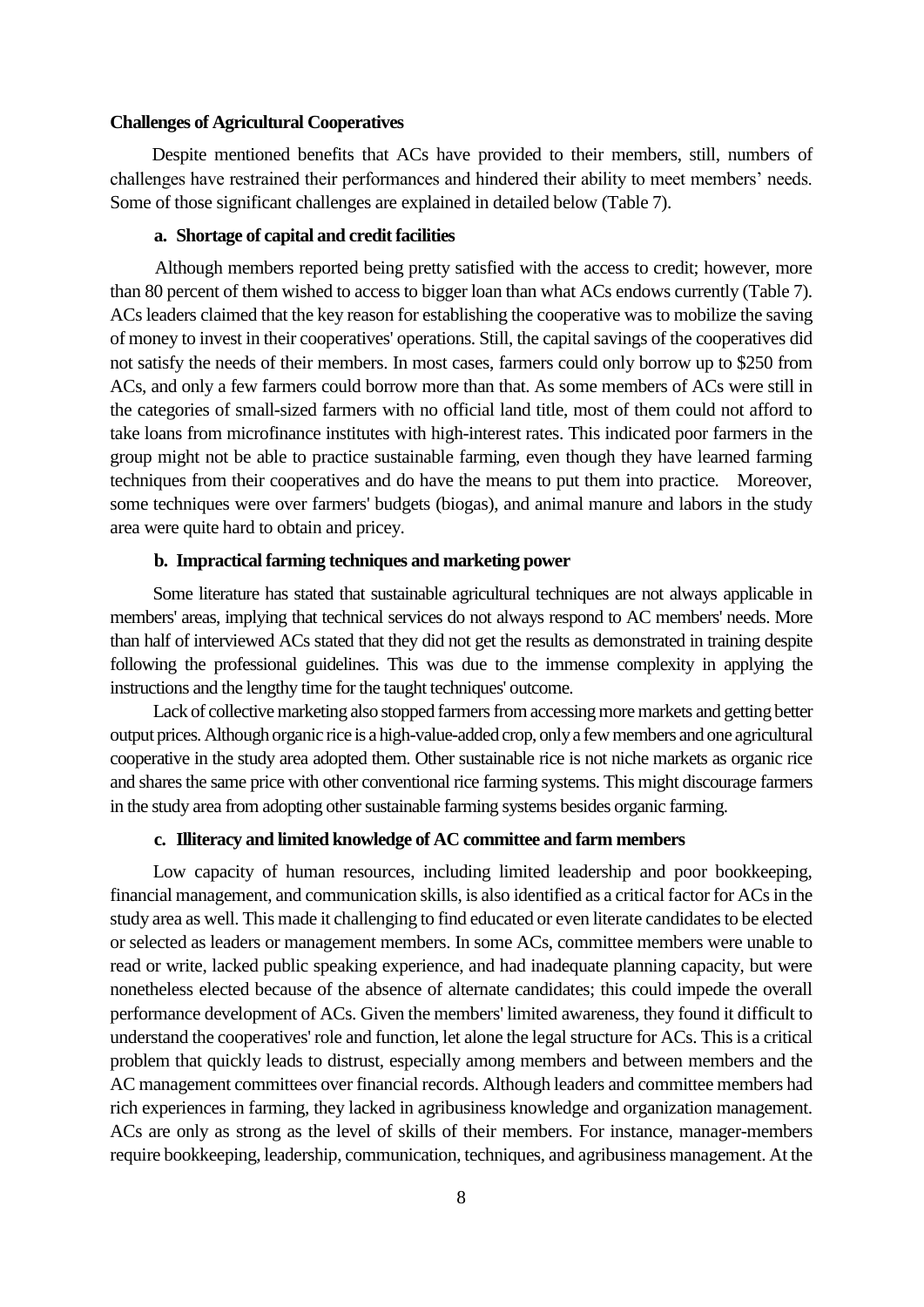same time, members need to learn about relevant and necessary farming techniques such as sustainable farming techniques and group work.

## **d. Limited participation from members and weak enforcement of internal regulations**

The study noted that low participation from members is a general issue faced by ACs, as depicted by more than 50 percent claiming this problem (Table 7). Farmers appeared not to attend the monthly sessions, repay money late, and lose confidence in attending community events, the chief and committee members of the ACs said. For this, there were several explanations. First, members who deeply in debt to the ACs tended to avoid taking part in ACs' activities. Second, some members were so busy working off-farm jobs that they did not have enough time to participate. Third, the AC leaders needed to strike a balance between rule enforcement and tolerance when some members did not conform to the ACs' rules. The management was too intimate for members to apply the rules for unity or for fear of displeasing or losing members. This is typical in small organization bodies where the representative and participants establish a sense of personal connection (Chanrith N., 2018).

| Challenges                                    | Responses from ACs member |                |            |
|-----------------------------------------------|---------------------------|----------------|------------|
|                                               | Yes                       | N <sub>o</sub> | Don't know |
| Shortage of capital and credit facilities     | 81%                       | 19%            |            |
| Lack or unavailable of marketing service      | 79%                       | 11%            |            |
| Impractical provided knowledge and techniques | 78%                       | 22%            |            |
| Lack of external supports                     | 70%                       | 30%            |            |
| Members' illiteracy                           | 55%                       | 44%            |            |
| Do not respond to members' needs              | 53%                       | 41%            | 6%         |
| Lack of members' participation                | 52%                       | 48%            |            |
| Lack of leadership and work capability        | 49%                       | 50%            | 1%         |
| Poor bookkeeping/financial management         | 47%                       | 43%            | 0%         |
| Poor enforcement of internal regulation       | 47%                       | 39%            | 4%         |
| Poor communication with local authority       | 28%                       | 58%            | 14%        |

|  |  |  | Table 7: Challenges affecting the performance of ACs |  |
|--|--|--|------------------------------------------------------|--|
|--|--|--|------------------------------------------------------|--|

Source: Field survey, 2019

### **CONCLUSION**

The sustainable farming technique was found to be effectively contributed by agricultural cooperatives in the studied area. Although members of agricultural cooperatives reported that there were no differences in paddy yields and net profit relative to non-members, there were some positive impacts on farm operation cash costs. Besides, ACs members would certainly ensure better profit if they could utilize all the natural resources around their houses and access to more agricultural machines.

These impacts have benefited members through training them in sustainable farming techniques with less use of agrochemicals, providing them with natural materials, assisting them with loans at low-interest rates, entry to the natural goods market, and developing relationships and alliances to produce greater products at lower prices.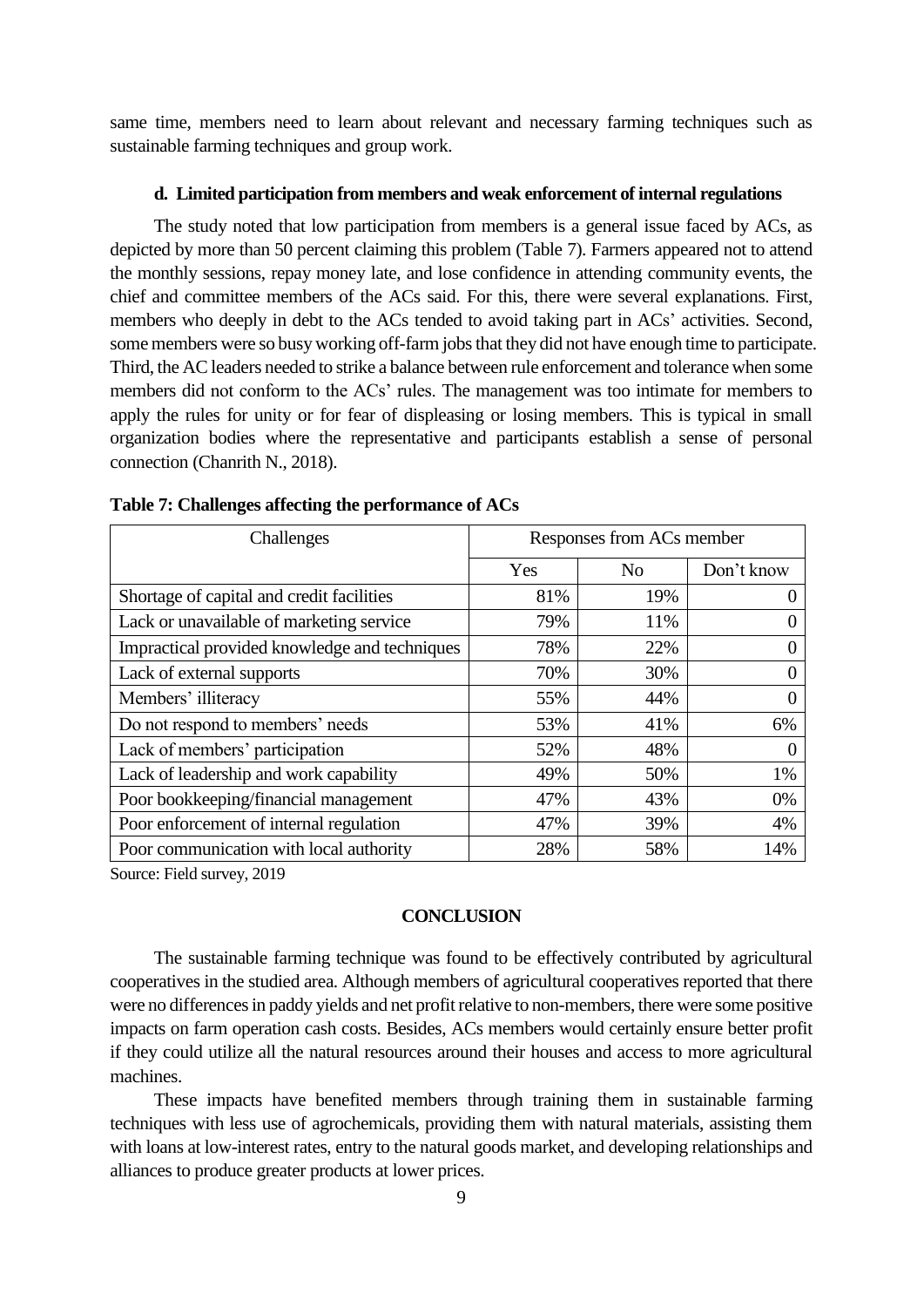Yet, many constraints hindered the development of agricultural cooperatives in the studied area. Agricultural cooperatives' limited ability to extend credit and market services have hindered many ACs members from adopting sustainable and ensuring their productivity. Other vital challenges for ACs in the study areas are limited planning skills, marketing power, lack of educated management members, lack of external support, and weak enforcement of internal rules and regulations.

At the very least, this study offered crucial insights into and essential evidence on the effects of participation in agricultural cooperatives on the implementation of sustainable farming and the significant challenges facing by agricultural cooperatives. Strengthening agricultural cooperatives to boost rural well-being effectively and foster sustainable farming for potential future agricultural development is a feasible and rational imperative for all primary stalk holders.

# **REFERENCES CITED**

- Alice B. 2008. Organic agriculture: An empowering development strategy for small-scale farmers- A Cambodian case study. Master Thesis, Massey Unvi. Palmerson Noth, New Zealand.
- Bunthan S. and Yamada R. 2019. Comparative study on 3 rice farming systems: conventional, partially organic and organic Farming, case study in Prey Kabbas District, Takeo, Cambodia. International Journal of Engineering Research and Development, 2019.
- Chanrith N. 2018. Farmers' associations in Cambodia: Internal functions and external relations. In Regional Center for Social Science and Sustainable Development (RSCD). Faculty of Social Sciences, Chiang Mai, University, Chiang Mai.
- Chen S., Houn T., Serey M. 2018. The effect of agricultural cooperative on income's smallholder in Svay Chrum commune, Svay Rieng province, Cambodia. Asian Journal of Agricultural and Environmental Safety, 2019 (1): 6-11.
- DiepartJ. Christophe. 2010. Cambodian peasant's contribution to rural development: A Perspective from Kampong Thom Province. Biotechnology, Agronomic and Society and Environment. 14(2): 321-40.
- Francis O. and Okenwa C. 2019. Agricultural credit and farm output of cooperative members in Anambra State, Nigeria. International Journal of Trend in Scientific Research and Development.3. 2456-6470.
- Hun S., Ito S., Isoda H., and Amekawa Y. 2007. Impacts of agricultural cooperatives on farmers' revenues in Camboia: Case Study of Tram Kak District, Takeo Province. Journal of Agricultural Science. 10(2): 82-88.

Sothorn K. 2020. The use of credit by rice farmers in Takeo. White Gold: The commercialization of rice